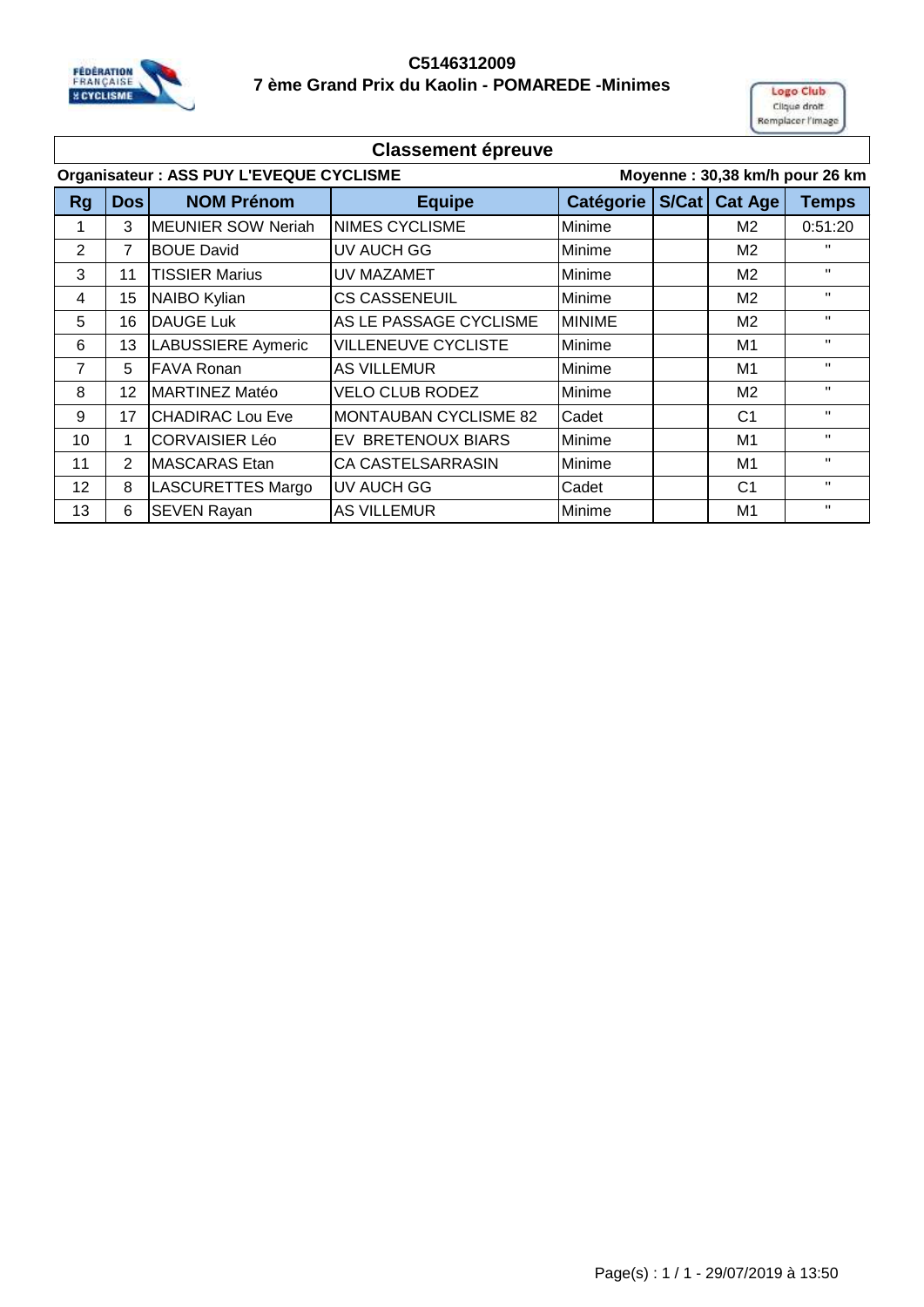

### **C5146312010 7 ème Grand Prix du Kaolin - POMAREDE - Cadets**

Logo Club Clique droit Remplacer l'image

# **Classement épreuve**

| <b>Dos</b><br><b>Rg</b><br>$\mathbf{1}$<br>29<br>$\overline{2}$<br>14<br>3<br>22 | <b>NOM Prénom</b><br>LAFFINEUR Theo<br><b>JOSSE Rubens</b><br><b>OURLIAC Tino</b> | <b>Equipe</b><br>CS CASTELJALOUSAIN<br><b>VILLENEUVE CYCLISTE</b> | Catégorie   S/Cat   Cat Age  <br>Cadet |                | <b>Temps</b> |
|----------------------------------------------------------------------------------|-----------------------------------------------------------------------------------|-------------------------------------------------------------------|----------------------------------------|----------------|--------------|
|                                                                                  |                                                                                   |                                                                   |                                        |                |              |
|                                                                                  |                                                                                   |                                                                   |                                        | C <sub>2</sub> | 1:33:10      |
|                                                                                  |                                                                                   |                                                                   | Cadet                                  | C <sub>2</sub> | $\mathbf{H}$ |
|                                                                                  |                                                                                   | CA CASTELSARRASIN                                                 | Cadet                                  | C <sub>2</sub> | $\mathbf H$  |
| $\overline{4}$<br>30                                                             | <b>NICOLEAU Louis</b>                                                             | <b>SC DU PERIGORD</b>                                             | Cadet                                  | C <sub>2</sub> | $\mathbf{H}$ |
| 5<br>13                                                                          | <b>FERREIRA Mickaël</b>                                                           | <b>EAUZE OLYMPIQUE</b>                                            | Cadet                                  | C <sub>2</sub> | $\mathbf{H}$ |
| 6<br>31                                                                          | <b>ARTIS Dorian</b>                                                               | A C V AURILLACOIS                                                 | Cadet                                  | C <sub>2</sub> | $\mathbf H$  |
| $\overline{7}$<br>8                                                              | <b>BOUE Thomas</b>                                                                | UV AUCH GG                                                        | Cadet                                  | C <sub>2</sub> | $\mathbf{H}$ |
| 8<br>20                                                                          | <b>BADORC Hugo</b>                                                                | ALBI VELO SPORT                                                   | Cadet                                  | C <sub>1</sub> | $\mathbf H$  |
| $9\,$<br>25                                                                      | <b>CHADIRAC Tom</b>                                                               | <b>MONTAUBAN CYCLISME 82</b>                                      | Cadet                                  | C <sub>2</sub> | $\mathbf H$  |
| 10<br>28                                                                         | <b>GRELLIER Mathis</b>                                                            | <b>CS CASSENEUIL</b>                                              | Cadet                                  | C <sub>2</sub> | $\mathbf{H}$ |
| 11<br>26                                                                         | <b>PASTUREL Marin</b>                                                             | AS LE PASSAGE CYCLISME                                            | Cadet                                  | C <sub>2</sub> | $\mathbf H$  |
| 12<br>16                                                                         | <b>BERNAT Lilian</b>                                                              | <b>AS VILLEMUR</b>                                                | Cadet                                  | C <sub>1</sub> | $\mathbf{H}$ |
| 13<br>18                                                                         | <b>FAVA Pierrick</b>                                                              | <b>AS VILLEMUR</b>                                                | Cadet                                  | C <sub>2</sub> | $\mathbf{H}$ |
| 9<br>14                                                                          | <b>CASTEX Gabriel</b>                                                             | <b>UV AUCH GG</b>                                                 | Cadet                                  | C <sub>2</sub> | $\mathbf{H}$ |
| 15<br>27                                                                         | <b>GUILLOT Alan</b>                                                               | <b>CC MARMANDAIS</b>                                              | Cadet                                  | C <sub>1</sub> | $\mathbf{H}$ |
| 16<br>23                                                                         | <b>SOLIGNAC Thomas</b>                                                            | CA CASTELSARRASIN                                                 | Cadet                                  | C <sub>2</sub> | $\mathbf H$  |
| 17<br>10                                                                         | <b>GARCIA Simon</b>                                                               | UV AUCH GG                                                        | Cadet                                  | C <sub>2</sub> | $\mathbf{H}$ |
| 32<br>18                                                                         | <b>JOB Alex</b>                                                                   | A C V AURILLACOIS                                                 | Cadet                                  | C <sub>2</sub> | $\mathbf{H}$ |
| 19<br>12                                                                         | <b>SERRE Jules</b>                                                                | <b>UV AUCH GG</b>                                                 | Cadet                                  | C <sub>1</sub> | $\mathbf{H}$ |
| 20<br>21                                                                         | <b>FALETTI Lucas</b>                                                              | ALBI VELO SPORT                                                   | Cadet                                  | C <sub>1</sub> | $\mathbf H$  |
| 21<br>11                                                                         | <b>GESTAIN Loïc</b>                                                               | UV AUCH GG                                                        | Cadet                                  | C <sub>1</sub> | $\mathbf{H}$ |
| 22<br>15                                                                         | <b>BERNARD Hugo</b>                                                               | <b>AS VILLEMUR</b>                                                | Cadet                                  | C <sub>2</sub> | $\mathbf H$  |
| 23<br>1                                                                          | <b>GAILLARD Maxime</b>                                                            | EV BRETENOUX BIARS                                                | Cadet                                  | C <sub>1</sub> | $\mathbf{H}$ |
| 24<br>19                                                                         | <b>SEVEN Dorian</b>                                                               | <b>AS VILLEMUR</b>                                                | Cadet                                  | C <sub>1</sub> | $\mathbf{H}$ |
| 25<br>5                                                                          | <b>FERRIERES Anthony</b>                                                          | <b>GUIDON DECAZEVILLOIS</b>                                       | Cadet                                  | C <sub>2</sub> | $\mathbf{H}$ |
| 26<br>38                                                                         | <b>OUVRARD Tom</b>                                                                | <b>VC HERBRETAIS</b>                                              | Cadet                                  | C <sub>1</sub> | $\mathbf H$  |
| 27<br>33                                                                         | <b>LABORIE Romain</b>                                                             | A C V AURILLACOIS                                                 | Cadet                                  | C <sub>1</sub> | $\mathbf{H}$ |
| 28<br>36                                                                         | <b>DULUCQ Sylvain</b>                                                             | <b>UC AIRE BARCELONE</b>                                          | Cadet                                  | C <sub>1</sub> | $\mathbf{H}$ |
| 29<br>37                                                                         | <b>CANTIN Théo</b>                                                                | <b>EUAZE OLYMPIQUE</b>                                            | Cadet                                  | C <sub>2</sub> | $\mathbf H$  |